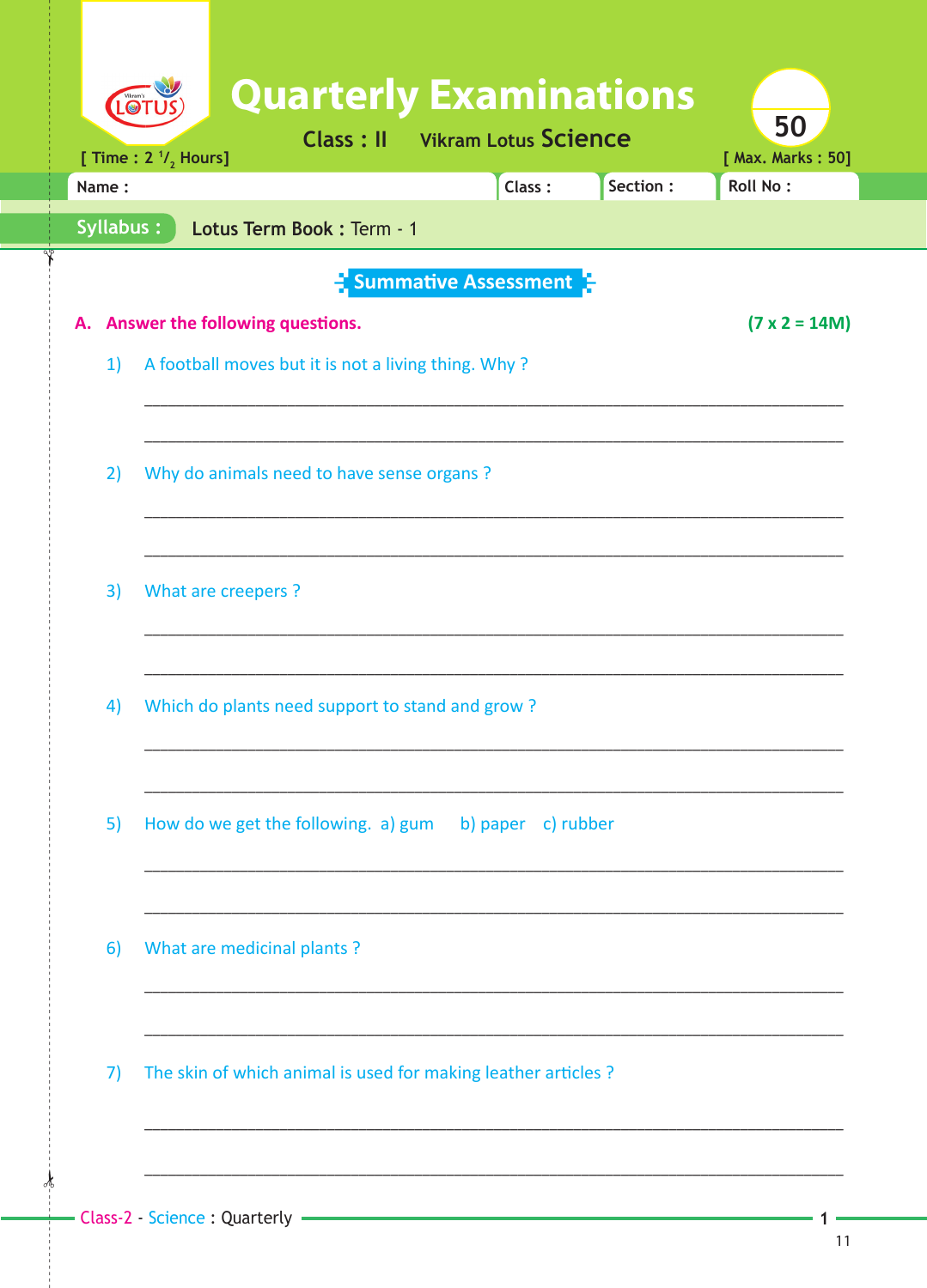| В. |    | Answer in one word each.                                                           |                             | $(5 x 1 = 5M)$     |
|----|----|------------------------------------------------------------------------------------|-----------------------------|--------------------|
|    | 1) |                                                                                    |                             |                    |
|    | 2) |                                                                                    |                             |                    |
|    | 3) |                                                                                    |                             |                    |
|    | 4) | Non-living things that exist in nature are called _______________________________  |                             |                    |
|    | 5) |                                                                                    |                             |                    |
|    |    |                                                                                    | <b>Formative Assessment</b> |                    |
|    |    | C. Tick ( $\checkmark$ ) the correct answers.                                      |                             | $(5 x 1 = 5M)$     |
|    | 1) | have many branches.                                                                |                             |                    |
|    |    | i) trees                                                                           | ii) desert plants $\vert$   | iii) shrubs        |
|    | 2) |                                                                                    |                             |                    |
|    |    | i) shrub                                                                           | ii) herb                    | iii) tree          |
|    | 3) | The petals of morning glory open each                                              |                             |                    |
|    |    | i) morning                                                                         | ii) afternoon               | iii) evening       |
|    | 4) | A caterpillar grows into a _____________                                           |                             |                    |
|    |    | i) cat                                                                             | ii) rat                     | iii) butterfly     |
|    | 5) | We breathe in                                                                      |                             |                    |
|    |    | i) carbon-dioxide                                                                  | ii) oxygen                  | iii) none of these |
| D. |    | Tick ( $\checkmark$ ) the right statements and cross ( $x$ ) the wrong statements. |                             | $(5 x 1 = 5M)$     |
|    | 1) | We can live without air.                                                           |                             |                    |
|    | 2) | A kitten grows into a hen.                                                         |                             |                    |
|    | 3) | Lotus and rose plants have thorns.                                                 |                             |                    |
|    | 4) | We get rubber from the latex of rubber trees.                                      |                             |                    |
|    | 5) | Plants make the air dirty.                                                         |                             |                    |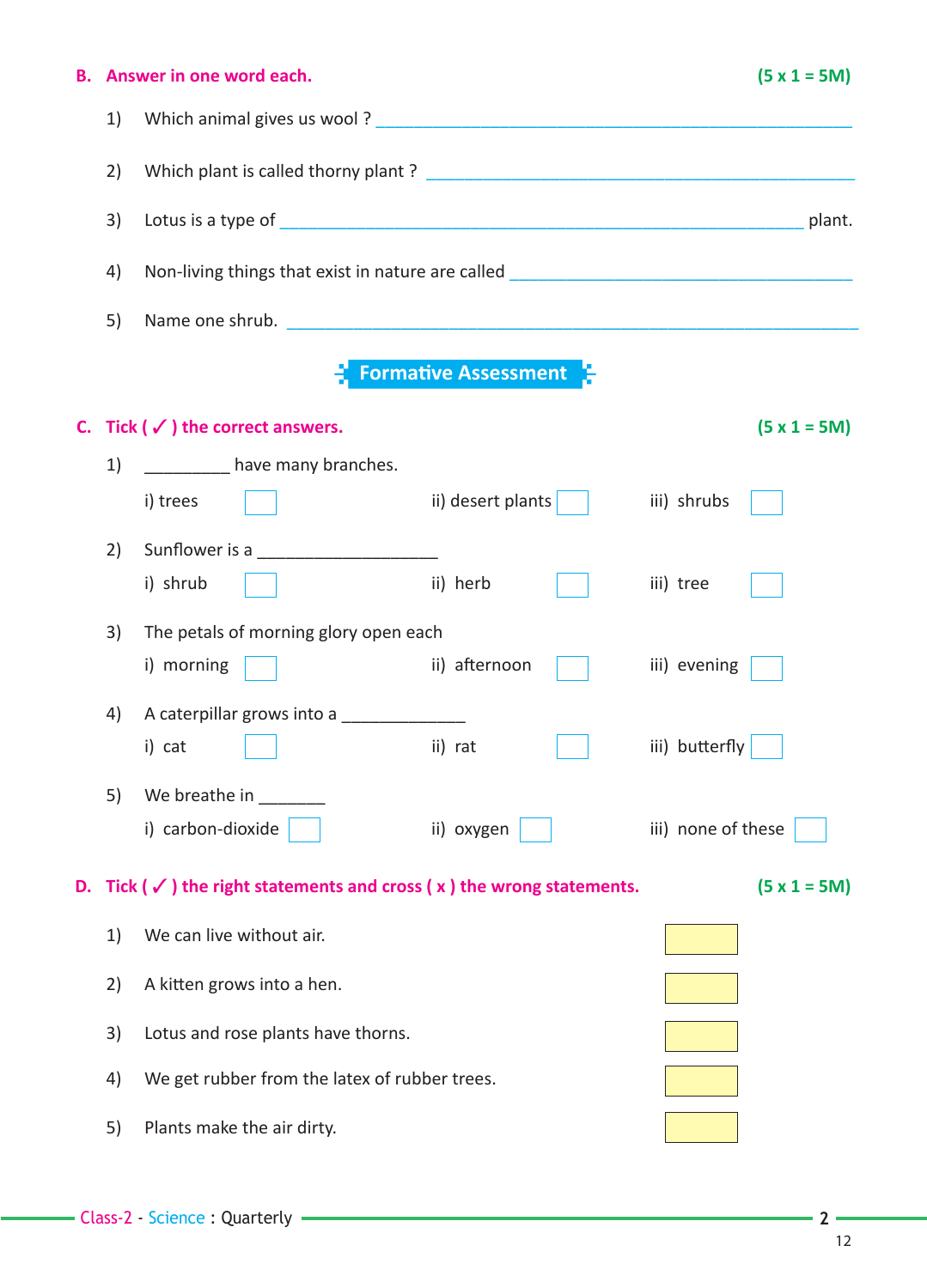|    |            |                                                     |                                                        | E. Pick the odd ones out and write them in the blank spaces.                                                          |       |           | $(3 x 1 = 3M)$ |
|----|------------|-----------------------------------------------------|--------------------------------------------------------|-----------------------------------------------------------------------------------------------------------------------|-------|-----------|----------------|
| 1) |            | Wheat, banyan, rice, maize                          |                                                        |                                                                                                                       |       |           |                |
| 2) |            | Neem, tulsi, jute, mint                             |                                                        | <u> 1989 - Johann John Stone, market fan it ferskearre fan it ferskearre fan it ferskearre fan it ferskearre fan </u> |       |           |                |
| 3) |            |                                                     |                                                        |                                                                                                                       |       |           |                |
|    |            | F. Name any two plants which give us the following. |                                                        |                                                                                                                       |       |           | $(3 x 1 = 3M)$ |
| 1) | Fibre      |                                                     |                                                        |                                                                                                                       |       |           |                |
| 2) | Vegetables |                                                     |                                                        |                                                                                                                       |       |           |                |
| 3) | Wood       |                                                     |                                                        |                                                                                                                       |       |           |                |
|    |            |                                                     |                                                        |                                                                                                                       |       |           |                |
|    |            |                                                     | G. Fill in the blanks with suitable words given below. |                                                                                                                       |       |           | $(5 x 1 = 5M)$ |
|    | rose       | <b>bamboo</b>                                       |                                                        | jasmine silkworm                                                                                                      | camel | medicinal |                |
| 1) |            |                                                     |                                                        | is called the ship of the desert.                                                                                     |       |           |                |
| 2) |            |                                                     |                                                        |                                                                                                                       |       |           |                |
| 3) |            |                                                     |                                                        |                                                                                                                       |       |           |                |
| 4) |            |                                                     |                                                        |                                                                                                                       |       |           |                |
| 5) |            |                                                     |                                                        |                                                                                                                       |       |           |                |

 $\frac{1}{2}$ 

 $\dot{\gamma}$